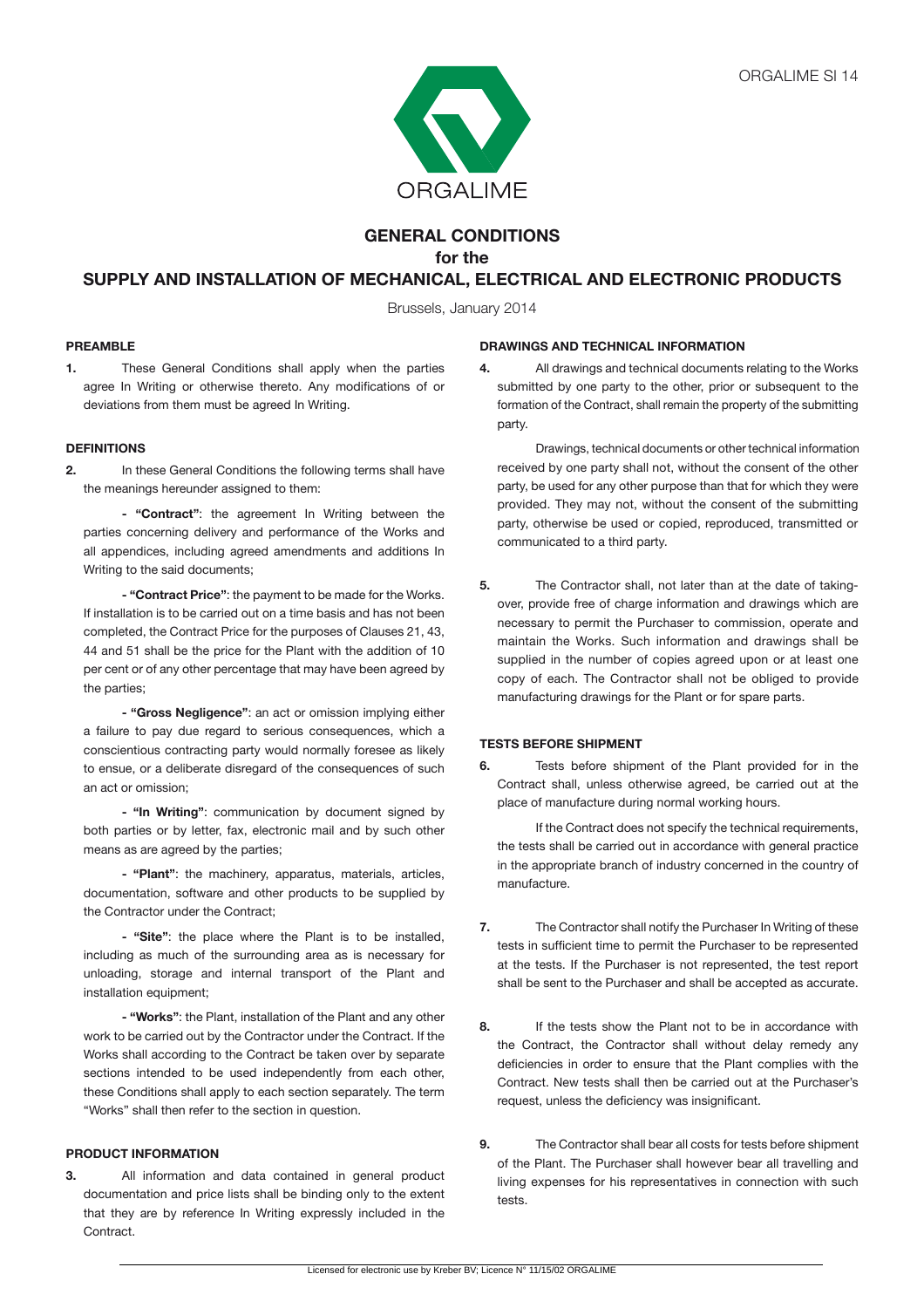#### **PREPARATORY WORK AND WORKING CONDITIONS**

- **10.** The Contractor shall in good time provide drawings showing the manner in which the Plant is to be installed, together with all information required for preparing suitable foundations, for providing access for the Plant and any necessary equipment to the Site and for making all necessary connections to the Works.
- **11.** The Purchaser shall in good time undertake preparatory work to ensure that the conditions necessary for installation of the Plant and for the correct operation of the Works are fulfilled. This shall not apply to preparatory work which according to the Contract shall be performed by the Contractor.
- **12.** The preparatory work referred to in Clause 11 shall be carried out by the Purchaser in accordance with the drawings and information provided by the Contractor under Clause 10. In any case the Purchaser shall ensure that the foundations are structurally sound. If the Purchaser is responsible for transporting the Plant to the Site, he shall ensure that the Plant is on the Site before the agreed date for starting the installation work.
- **13.** If an error or omission in the drawings or information referred to in Clause 10 is discovered by the Contractor or notified to him In Writing before expiry of the period referred to in Clause 59, the costs of any necessary remedial work shall be borne by the Contractor.
- **14.** The Purchaser shall ensure that:

a) the Contractor's personnel are able to start work in accordance with the agreed time schedule and to work during normal working hours. Provided that the Purchaser has been given notice In Writing in reasonable time, work may be performed outside normal working hours to the extent deemed necessary by the Contractor;

b) he has, in good time before installation is started, informed the Contractor In Writing of all relevant safety regulations in force at the Site. Installation shall not be carried out in unhealthy or dangerous surroundings. All the necessary safety and precautionary measures shall have been taken before installation is started and shall be maintained;

c) the Contractor's personnel are able to obtain suitable and convenient board and lodging in the neighbourhood of the Site and have access to internationally acceptable hygiene facilities and medical services;

 d) he has made available to the Contractor free of charge at the proper time on the Site all necessary cranes, lifting equipment and equipment for transport on the Site, auxiliary tools, machinery, materials and supplies (including fuel, oils, grease and other materials, gas, water, electricity, steam, compressed air, heating, lighting, etc.), as well as the measuring and testing instruments of the Purchaser available on the Site. The Contractor shall specify In Writing his requirements concerning such cranes, lifting equipment, measuring and testing instruments and equipment for transport on the Site at the latest one month before the agreed date for starting the installation work;

 e) he has made available to the Contractor free of charge sufficient offices on the Site, equipped with telephone and access to the Internet;

f) he has made available to the Contractor free of charge necessary storage facilities, providing protection against theft and deterioration of the Plant, the tools and equipment required for installation and the personal effects of the Contractor's personnel;

 g) the access routes to the Site are suitable for the required transport of the Plant and the Contractor's equipment.

- **15.** Upon the Contractor's request in good time, the Purchaser shall make available to the Contractor, free of charge, such labour and operators as may be specified in the Contract or as may reasonably be required for the purpose of the Contract. The persons made available by the Purchaser under this clause shall provide their own tools. The Contractor shall not be liable for such labour provided by the Purchaser or for any acts or omissions of the persons concerned.
- **16.** If the Contractor so requires, the Purchaser shall give all necessary assistance required for the import and re-export of the Contractor's equipment and tools, including assistance with customs formalities. The assistance as such shall be provided free of charge.
- **17.** The Purchaser shall give all necessary assistance to ensure that the Contractor's personnel obtain, in good time, visas and any official entry, exit or work permits and (if necessary) tax certificates required in the Purchaser's country, as well as access to the Site. The assistance as such shall be provided free of charge.
- **18.** The parties shall, no later than when the Contractor gives notice that the Plant is ready for dispatch from the place of manufacture, each appoint a representative In Writing to act on their behalf during the work on the Site.

 The representatives shall be present on or near the Site during working hours. Unless otherwise specified in the Contract, the representatives shall be authorised to act on behalf of their respective party in all matters concerning the installation work. Wherever these General Conditions stipulate that a notice shall be given In Writing, the representative shall always be authorised to receive such notice on behalf of the party he represents.

### **PURCHASER'S DEFAULT**

- **19.** If the Purchaser anticipates that he will be unable to fulfil in time his obligations necessary for carrying out installation, including complying with the conditions specified in Clauses 11, 12 and 14-17, he shall forthwith notify the Contractor In Writing, stating the reason and, if possible, the time when he will be able to carry out his obligations.
- **20.** Without prejudice to the Contractor's rights under Clause 21, if the Purchaser fails to fulfil, correctly and in time, his obligations necessary for carrying out installation, including to comply with the conditions specified in Clauses 11, 12 and 14-17, the following shall apply:

 a) The Contractor may at his own discretion choose to carry out or employ a third party to carry out the Purchaser's obligations or otherwise take such measures as are appropriate under the circumstances in order to avoid or alleviate the effects of the Purchaser's default.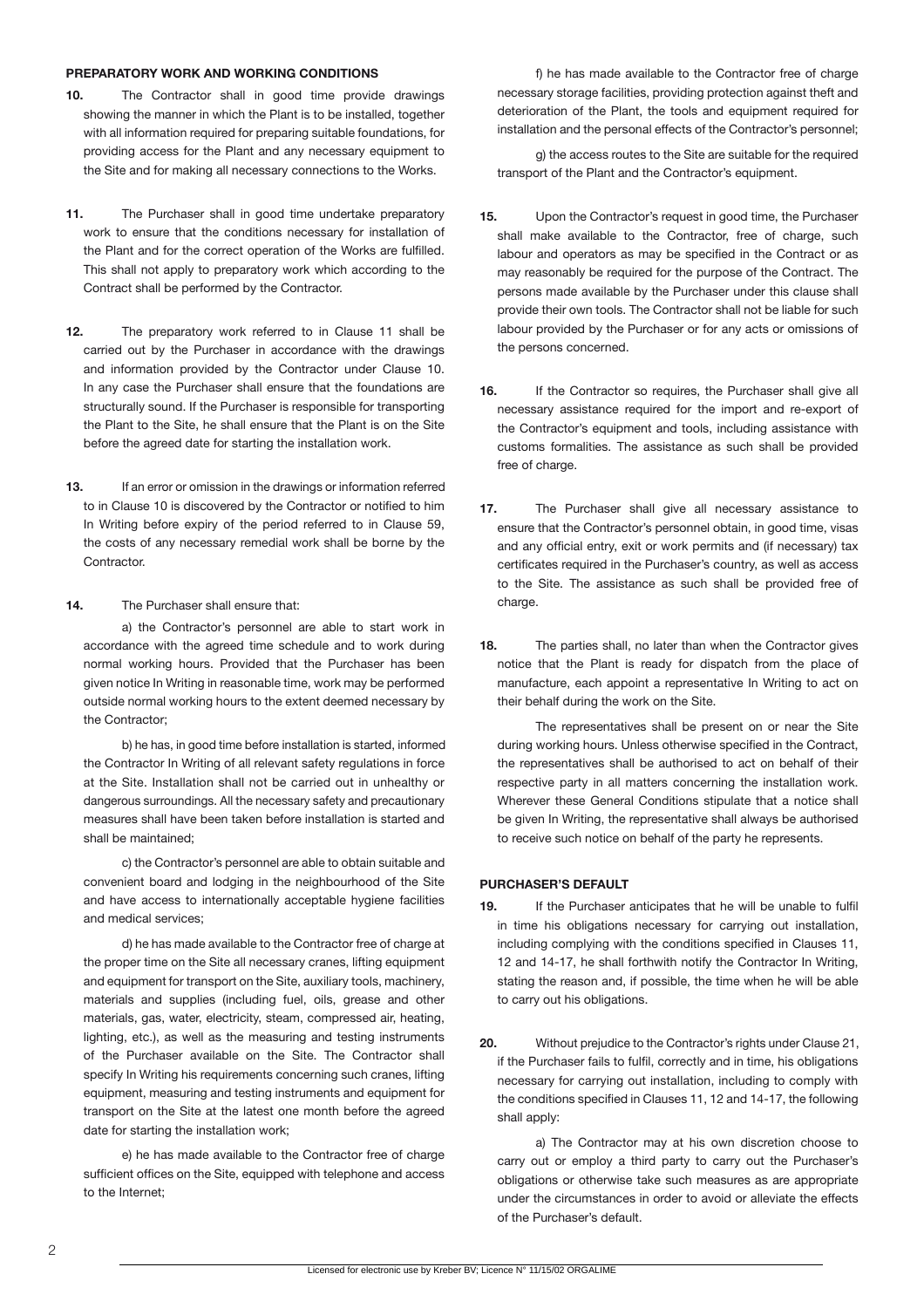b) The Contractor may suspend in whole or in part his performance of the Contract. He shall forthwith notify the Purchaser In Writing of such suspension.

c) If the Plant has not yet been delivered to the Site, the Contractor shall arrange for storage of the Plant at the Purchaser's risk. The Contractor shall also, if the Purchaser so requires, insure the Plant.

d) The Purchaser shall pay any part of the Contract Price which, but for the default, would have become due.

 e) The Purchaser shall reimburse the Contractor for any costs not covered by Clause 47 or 48, which are reasonably incurred by the Contractor as a result of measures under a), b) or c) of this Clause.

**21.** If taking-over is prevented by the Purchaser's default as referred to in Clause 20 and this is not due to any such circumstance as mentioned in Clause 73, the Contractor may also by notice In Writing require the Purchaser to remedy his default within a final reasonable period.

If, for any reason which is not attributable to the Contractor, the Purchaser fails to remedy his default within such period, the Contractor may by notice In Writing terminate the Contract in whole or in part. The Contractor shall then be entitled to compensation for the loss he suffers by reason of the Purchaser's default, including any consequential and indirect loss. The compensation shall not exceed that part of the Contract Price which is attributable to that part of the Works in respect of which the Contract is terminated.

#### **LOCAL LAWS AND REGULATIONS**

- **22.** The Contractor shall ensure that the Works are carried out and are in accordance with any laws, regulations and rules which are applicable to the Works. If required by the Contractor, the Purchaser shall provide the relevant information on these laws, regulations and rules In Writing.
- **23.** The Contractor shall carry out any variation work necessary to comply with changes in laws, regulations and rules, referred to in Clause 22, or in their generally accepted interpretation, occurring between the date of submission of the tender and taking-over. The Purchaser shall bear the extra costs and other consequences resulting from such changes, including variation work.
- **24.** If the parties are unable to agree on the extra costs and other consequences of changes in laws, regulations and rules, referred to in Clause 22, the Contractor shall be compensated for any variation work on a time basis.

### **VARIATIONS**

- **25.** Subject to the provisions of Clause 29, the Purchaser is entitled to request variations to the scope, design and construction of the Works until the Works have been taken over. The Contractor may suggest such variations In Writing.
- **26.** Requests for variations shall be submitted to the Contractor In Writing and shall contain an exact description of the variation.
- **27.** As soon as possible after receipt of a request for a variation or after having himself made a proposal for a variation, the Contractor

shall notify the Purchaser In Writing whether and how the variation can be carried out, stating the resulting alteration to the Contract Price, the time for taking-over and other terms of the Contract.

The Contractor shall also give such notice to the Purchaser when variations are required as a result of changes in laws, regulations and rules referred to in Clause 22.

- **28.** If taking-over is delayed as a result of disagreement between the parties on the consequences of variations, the Purchaser shall pay any part of the Contract Price which would have become due if taking-over had not been delayed.
- **29.** Save as provided in Clause 23, the Contractor shall not be obliged to carry out variations requested by the Purchaser until the parties have agreed on how the variations will affect the Contract Price, the time for taking-over and other terms of the **Contract.**

# **PASSING OF RISK**

**30.** The risk of loss of or damage to the Plant shall pass to the Purchaser in accordance with any agreed trade term, which shall be construed in accordance with the INCOTERMS<sup>®</sup> in force at the date of formation of the Contract. If no trade term has been specifically agreed, delivery of the Plant shall be Free Carrier (FCA) at the place named by the Contractor.

 Any risk of loss of or damage to the Works not covered by the first paragraph of this Clause shall pass to the Purchaser on taking-over of the Works.

 Any loss of or damage to the Plant and Works after the risk has passed to the Purchaser shall be at the risk of the Purchaser, unless such loss or damage results from the Contractor's negligence.

### **TAKING-OVER TESTS**

**31.** When installation has been completed taking-over tests shall, unless otherwise agreed, be carried out to determine whether the Works are as required for taking-over according to the Contract.

 The Contractor shall notify the Purchaser In Writing that the Works are ready for taking-over. He shall in this notice give a date for taking-over tests, giving the Purchaser sufficient time to prepare for and be represented at these tests.

 The Purchaser shall bear all costs of taking-over tests. The Contractor shall however bear all costs relating to his personnel and his other representatives.

- **32.** The Purchaser shall provide free of charge any power, lubricants, water, fuel, raw materials and other materials required for the taking-over tests and for final adjustments in preparing for these tests. He shall also install free of charge any equipment and provide any labour or other assistance necessary for carrying out the taking-over tests.
- **33.** If, after having been notified in accordance with Clause 31, the Purchaser fails to fulfil his obligations under Clause 32 or otherwise prevents the taking-over tests from being carried out, the tests shall be regarded as having been satisfactorily completed at the starting date for taking-over tests stated in the Contractor's notice.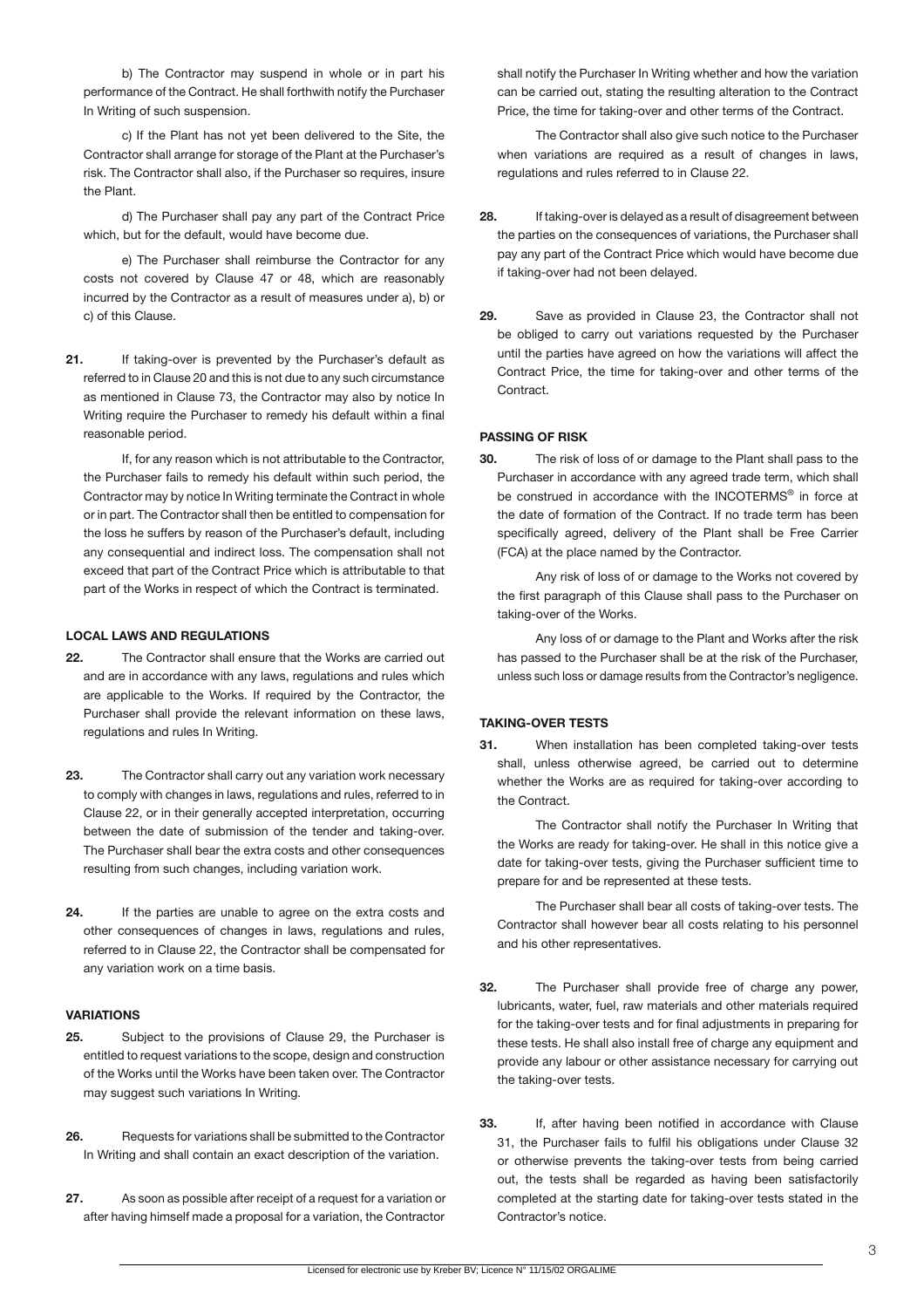- **34.** The taking-over tests shall be carried out during normal working hours. If the Contract does not specify the technical requirements, the tests shall be carried out in accordance with general practice in the appropriate branch of industry concerned in the Purchaser's country.
- **35.** The Contractor shall prepare a report of the taking-over tests. This report shall be sent to the Purchaser. If the Purchaser has not been represented at the taking-over tests after having been notified in accordance with Clause 31, the test report shall be accepted as accurate.
- **36.** If the taking-over tests show the Works not to be in accordance with the Contract, the Contractor shall without delay remedy the deficiencies. If the Purchaser so requires In Writing without delay, new tests shall be carried out in accordance with Clauses 31-35. This shall not apply when the deficiency was insignificant.

# **TAKING-OVER**

**37.** Taking-over of the Works shall be considered to take place: a) when the taking-over tests have been satisfactorily completed or are regarded under Clause 33 as having been satisfactorily completed, or

b) where the parties have agreed not to carry out takingover tests, when the Purchaser has received a Contractor's notice In Writing that the Works have been completed, provided that the Works are as required for taking-over according to the Contract.

Minor deficiencies which do not affect the efficiency of the Works shall not prevent taking-over.

 The Contractor's obligation to install the Plant at the Site is fulfilled when the Works are taken over pursuant to this Clause 37, notwithstanding his obligation to remedy any remaining minor deficiencies.

- **38.** The Purchaser is not entitled to use the Works or any part thereof before taking-over. If the Purchaser does so without the Contractor's consent In Writing, the Works shall be deemed to have been taken over. The Contractor is then relieved of his duty to carry out taking-over tests.
- **39.** As soon as the Works have been taken over in accordance with Clause 37 or 38, the period referred to in Clause 59 shall start to run. The Purchaser shall, at the Contractor's request In Writing, issue a certificate stating when the Works have been taken over. The Purchaser's failure to issue a certificate shall not affect takingover according to Clauses 37 and 38.

# **CONTRACTOR'S DELAY**

- **40.** If the parties, instead of specifying the date for taking-over, have specified a period of time within which taking-over shall take place, such period shall start to run as soon as the Contract is entered into and all agreed preconditions to be fulfilled by the Purchaser have been satisfied, such as official formalities, payments due at the formation of the Contract and securities.
- **41.** If the Contractor anticipates that he will not be able to fulfil his obligations for taking-over before or at the time for taking-over,

he shall forthwith notify the Purchaser thereof In Writing, stating the reason and, if possible, the time when taking-over can be expected.

If the Contractor fails to give such notice, the Purchaser shall be entitled to compensation for any additional costs which he incurs and which he could have avoided had he received such notice.

**42.** The Contractor shall be entitled to an extension of the time for taking-over if delay occurs:

a) because of any of the circumstances referred to in Clause 73, or

b) as a result of variation work under Clause 23, or

c) as a result of variations under Clauses 25-29, or

d) as a result of suspension under Clauses 20, 51 or 76, or

 e) by an act or omission on the part of the Purchaser or any other circumstances attributable to the Purchaser.

The extension shall be as necessary having regard to all the relevant circumstances. This provision applies regardless of whether the reason for the delay occurs before or after the agreed time for taking-over.

**43.** If the Works are not completed at the agreed time for taking-over, the Purchaser shall be entitled to liquidated damages from the date on which taking-over should have taken place.

The liquidated damages shall be payable at a rate of 0.5 per cent of the Contract Price for each commenced week of delay. The liquidated damages shall not exceed 7.5 per cent of the Contract Price.

If only part of the Works is delayed, the liquidated damages shall be calculated on that part of the Contract Price which is attributable to such part of the Works as cannot in consequence of the delay be used as intended by the parties.

The liquidated damages become due at the Purchaser's demand In Writing, but not before taking-over has taken place or the Contract is terminated under Clause 44.

 The Purchaser shall forfeit his right to liquidated damages if he has not lodged a claim In Writing for such damages within six months after the time when taking-over should have taken place.

**44.** If the delay is such that the Purchaser is entitled to maximum liquidated damages under Clause 43 and if the Works are still not ready for taking-over, the Purchaser may In Writing demand completion of the Works within a final reasonable period which shall not be less than one week.

If the Contractor does not complete the Works within such final period and this is not due to any circumstance which is attributable to the Purchaser, then the Purchaser may by notice In Writing to the Contractor terminate the Contract in respect of such part of the Works as cannot in consequence of the Contractor's failure be used as intended by the parties.

If the Purchaser terminates the Contract he shall be entitled to compensation for the loss he suffers as a result of the Contractor's delay, including any consequential and indirect loss. The total compensation, including the liquidated damages which are payable under Clause 43, shall not exceed 15 per cent of that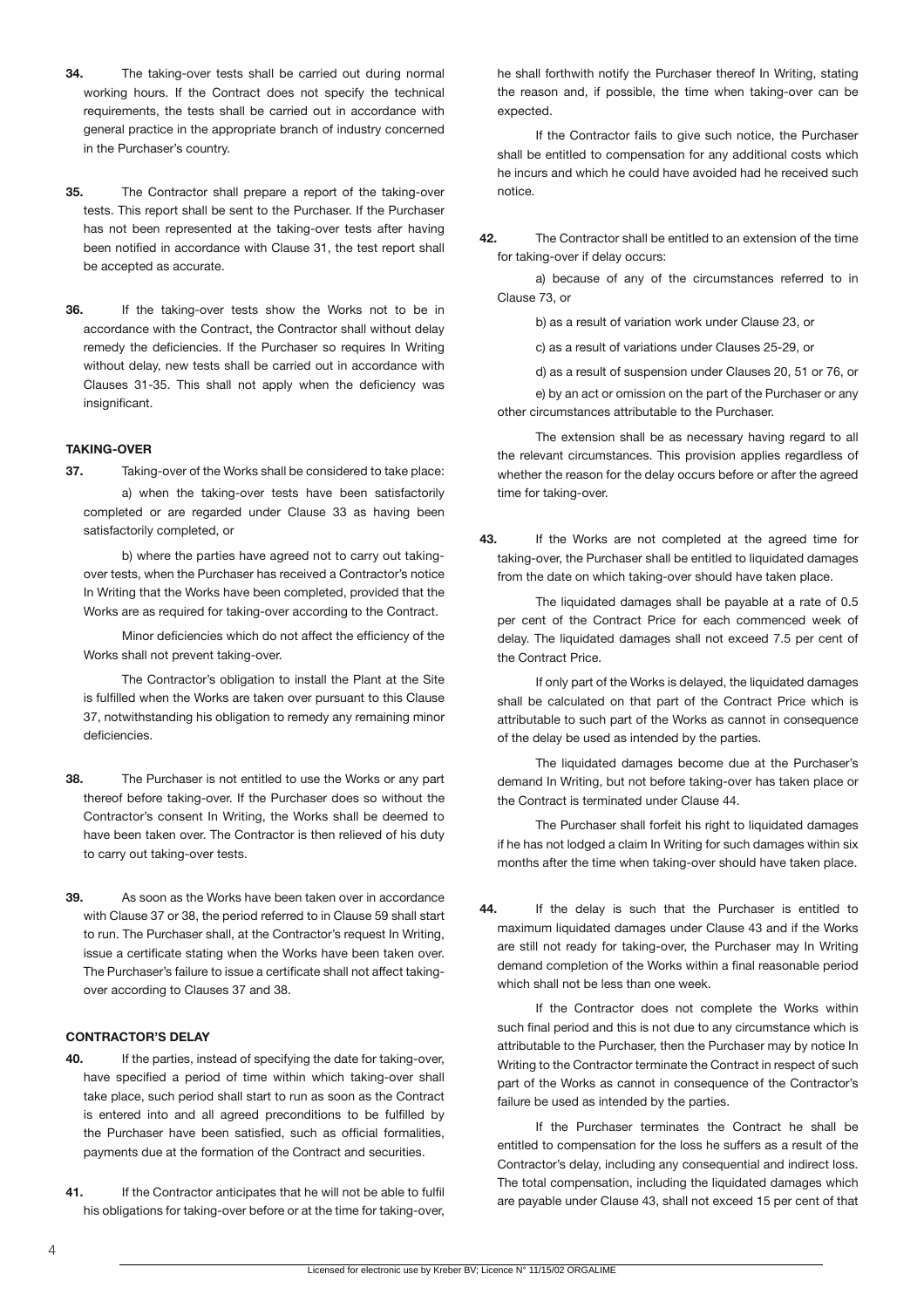part of the Contract Price which is attributable to the part of the Works in respect of which the Contract is terminated.

The Purchaser shall also have the right to terminate the Contract by notice In Writing to the Contractor if it is clear from the circumstances that there will occur a delay in taking-over of the Works which under Clause 43 would entitle the Purchaser to maximum liquidated damages. In case of termination for this reason, the Purchaser shall be entitled to maximum liquidated damages and compensation under the third paragraph of this Clause 44.

**45.** Liquidated damages under Clause 43 and termination of the Contract with limited compensation under Clause 44 shall be the only remedies available to the Purchaser in case of delay on the part of the Contractor. All other claims against the Contractor based on such delay shall be excluded, except where the Contractor has been guilty of Gross Negligence.

#### **PAYMENT**

**46.** Unless otherwise agreed, payment shall be made within 30 days after the date of the invoice as follows:

a) when installation is carried out on a time basis:

- one third of the agreed price for the Plant at the formation of the Contract,
- one third when the Contractor notifies the Purchaser that the Plant or the essential part of it is ready for dispatch from the place of manufacture and
- the final third on arrival of the Plant at the Site.

Payment for installation shall be made against monthly invoices.

b) when installation is included in the lump sum Contract Price:

- 30 per cent of the Contract Price at the formation of the Contract,
- 30 per cent when the Contractor notifies the Purchaser that the Plant or the essential part of it is ready for dispatch from the place of manufacture,
- 30 per cent on arrival of the Plant at the Site,
- the remaining part of the Contract Price on taking-over.
- **47.** When installation is carried out on a time basis the following items shall be separately charged:

 a) all travelling expenses incurred by the Contractor in respect of his personnel and the transport of their equipment and personal effects (within reasonable limits) in accordance with the specified method and class of travel where these are specified in the Contract;

b) cost of board and lodging and other living expenses, including any appropriate allowances of the Contractor's personnel for each day's absence from their homes, including non-working days and holidays. The daily allowances shall be payable even during incapacity caused by sickness or accident;

c) the time worked, which shall be calculated by reference to the number of hours certified as worked in the time-sheets signed by the Purchaser. Overtime and work on Sundays, holidays and at night shall be charged at special rates. The rates shall be as agreed in the Contract or, failing agreement, as normally charged by the Contractor. Save as otherwise provided, the hourly rates cover the normal wear and tear of the Contractor's tools and light equipment;

d) time necessarily spent on:

- preparation and formalities incidental to the outward and homeward journeys of the Contractor's personnel,
- the outward and homeward journeys and other journeys to which the personnel are entitled in accordance with current law, regulations or collective agreements in the Contractor's country,
- daily travel of the Contractor's personnel between lodgings and the Site, if it exceeds half an hour each way and there are no suitable lodgings closer to the Site,
- waiting when work is prevented by circumstances which are not attributable to the Contractor;

 e) any expenses incurred by the Contractor in accordance with the Contract in connection with the provision of equipment by him, including where appropriate a charge for the use of the Contractor's own heavy equipment;

f) any taxes or dues levied on the invoice and payable by the Contractor in the country where installation takes place;

 g) any costs which could not reasonably be foreseen by the Contractor and are caused by a circumstance which is not attributable to the Contractor;

 h) any extra costs resulting from the applicability of mandatory rules of the Purchaser's country in the social field;

i) any costs, expenses and time spent resulting from extra work which is not attributable to the Contractor.

If these costs are time-related, they shall be charged at the rates referred to in this Clause 47 under c.

- **48.** When installation is to be carried out for a lump sum, the Contract Price shall be deemed to include all the items mentioned in Clause 47, a) through e). Any items mentioned in Clause 47, f) through i), shall be deemed to be excluded from the Contract Price and shall therefore be charged separately. If these costs are time-related, they shall be charged at the rates referred to in Clause 47 under c).
- **49.** If installation is delayed due to a cause which is attributable to the Purchaser, the Purchaser shall compensate the Contractor for any resulting additional costs, including but not limited to:

a) waiting time and time spent on extra journeys;

b) costs and extra work resulting from the delay, including removing, securing and setting up installation equipment;

c) additional costs, including costs as a result of the Contractor having to keep his equipment at the Site for a longer time than expected;

 d) additional costs for journeys and board and lodging for the Contractor's personnel;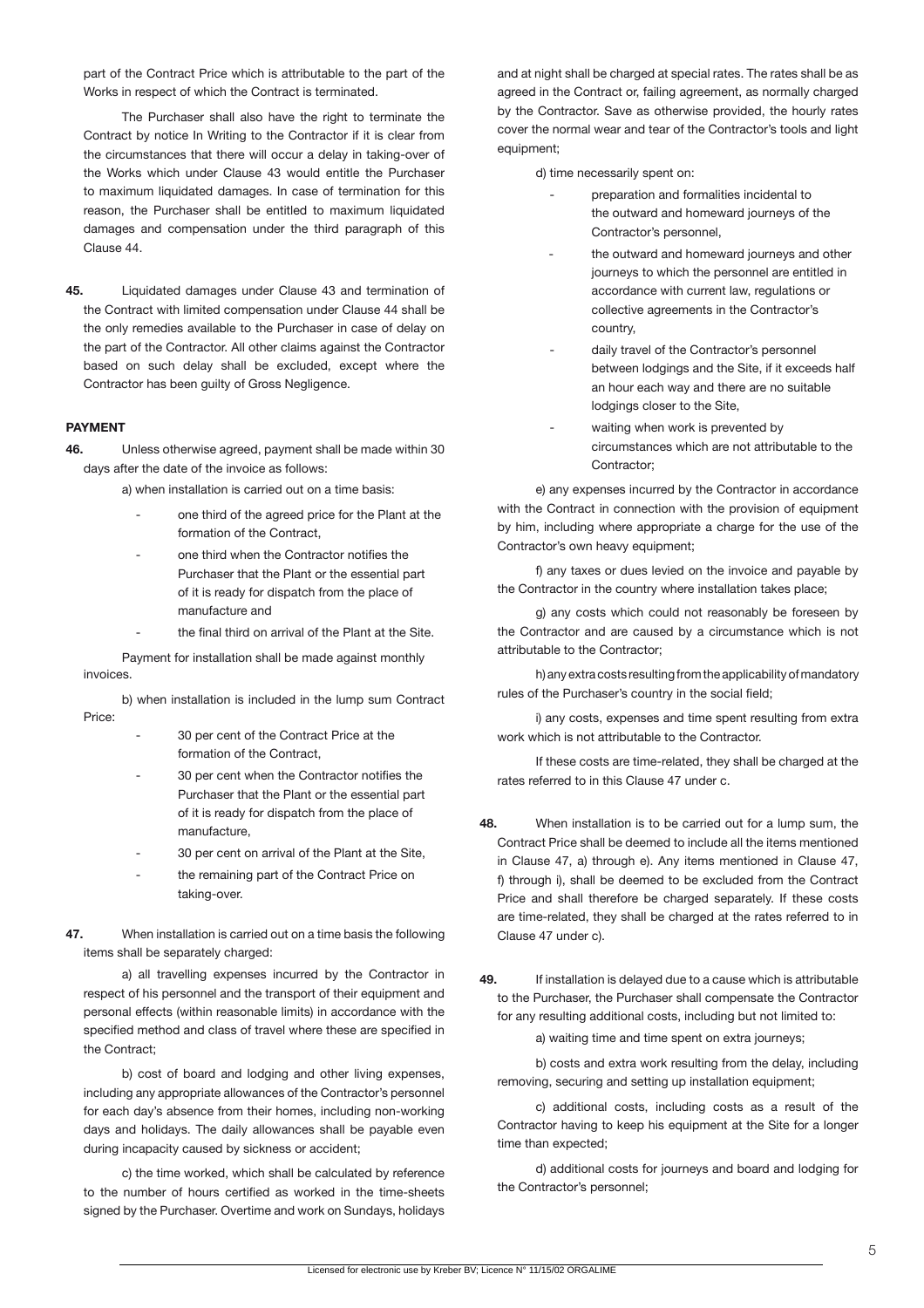e) additional financing costs and costs of insurance;

f) other documented costs incurred by the Contractor as a result of changes in the installation programme.

If these costs are time-related, they shall be charged at the rates referred to in Clause 47 under c).

- **50.** Whatever the means of payment used, payment shall not be deemed to have been effected before the Contractor's account has been irrevocably credited for the amount due.
- **51.** If the Purchaser fails to pay by a stipulated date, the Contractor shall be entitled to interest from the day on which payment was due and to compensation for recovery costs. The rate of interest shall be as agreed between the parties or otherwise 8 percentage points above the rate of the main refinancing facility of the European Central Bank. The compensation for recovery costs shall be 1 per cent of the amount for which interest for late payment becomes due.

In case of late payment and in case the Purchaser fails to give an agreed security by the stipulated date the Contractor may, after having notified the Purchaser In Writing, suspend his performance of the Contract until he receives payment or, where appropriate, until the Purchaser gives the agreed security.

If the Purchaser has not paid the amount due within three months, the Contractor shall be entitled to terminate the Contract by notice In Writing to the Purchaser and, in addition to the interest and compensation of recovery costs according to this Clause 51, to claim compensation for the loss he incurs. Such compensation shall not exceed the Contract Price.

# **RETENTION OF TITLE**

**52.** The Plant shall remain the property of the Contractor until paid for in full, including payment for installation of the Plant, to the extent that such retention of title is valid under the relevant law.

The Purchaser shall at the request of the Contractor assist him in taking any measures necessary to protect the Contractor's title to the Plant.

 The retention of title shall not affect the passing of risk under Clause 30.

# **LIABILITY FOR DAMAGE TO PROPERTY BEFORE TAKING-OVER**

- **53.** The Contractor shall be liable for any damage to the Works which occurs before the risk has passed to the Purchaser. This applies irrespective of the cause of the damage, unless the damage has been caused by the Purchaser or anyone for whom he is responsible in connection with performance of the Contract. If the Contractor is not liable for the damage to the Works in accordance with this Clause, the Purchaser may still require the Contractor to remedy the damage, be it at the Purchaser's cost.
- **54.** The Contractor shall be liable for damage to the Purchaser's property occurring before taking-over of the Works only if it is proved that such damage was caused by negligence on the part of the Contractor or anyone for whom he is responsible in connection with the performance of the Contract. The Contractor shall however under no circumstances be liable for loss of production, loss of profit or any other consequential or indirect loss.

#### **LIABILITY FOR DEFECTS**

- **55.** Pursuant to the provisions of Clauses 56-71, the Contractor shall remedy any defect or nonconformity (hereinafter termed defect(s)) in the Works resulting from faulty design, materials or workmanship.
- **56.** The Contractor shall not be liable for defects arising out of materials provided or a design stipulated or specified by the Purchaser.
- **57.** The Contractor shall only be liable for defects which appear under the conditions of operation provided for in the Contract and under proper use of the Works.
- **58.** The Contractor shall not be liable for defects caused by circumstances which arise after the risk has passed to the Purchaser, e.g. defects due to faulty maintenance or faulty repair by the Purchaser or to alterations carried out without the Contractor's consent In Writing. The Contractor shall neither be liable for normal wear and tear nor for deterioration.
- **59.** The Contractor's liability shall be limited to defects in the Works which appear within a period of one year from taking-over. If the use of the Works exceeds that which is agreed, this period shall be reduced proportionately. If taking-over has been delayed for reasons which are attributable to the Purchaser, the Contractor's liability for defects shall not, except as stated in Clause 60, be extended beyond 18 months after delivery of the Plant.
- **60.** When a defect in a part of the Works has been remedied, the Contractor shall be liable for defects in the repaired or replaced part under the same terms and conditions as those applicable to the original Works for a period of one year. For the remaining parts of the Works the period mentioned in Clause 59 shall be extended only by a period equal to the period during which and to the extent that the Works could not be used as a result of the defect.
- **61.** The Purchaser shall without undue delay notify the Contractor In Writing of any defect which appears. Such notice shall under no circumstances be given later than two weeks after the expiry of the period given in Clause 59 or the extended period(s) under Clause 60, where applicable.

The notice shall contain a description of the defect.

If the Purchaser fails to notify the Contractor In Writing of a defect within the time limits set forth in the first paragraph of this Clause, he shall lose his right to have the defect remedied.

 Where the defect is such that it may cause damage, the Purchaser shall immediately inform the Contractor In Writing. The Purchaser shall bear the risk of damage to the Works resulting from his failure so to notify. The Purchaser shall take reasonable measures to minimise damage and shall in that respect comply with instructions of the Contractor.

**62.** On receipt of the notice under Clause 61 the Contractor shall at his own cost remedy the defect without undue delay, as stipulated in Clauses 55-71. The time for remedial work shall be chosen in order not to interfere unnecessarily with the Purchaser's activities.

Remedial work shall be carried out at the Site, unless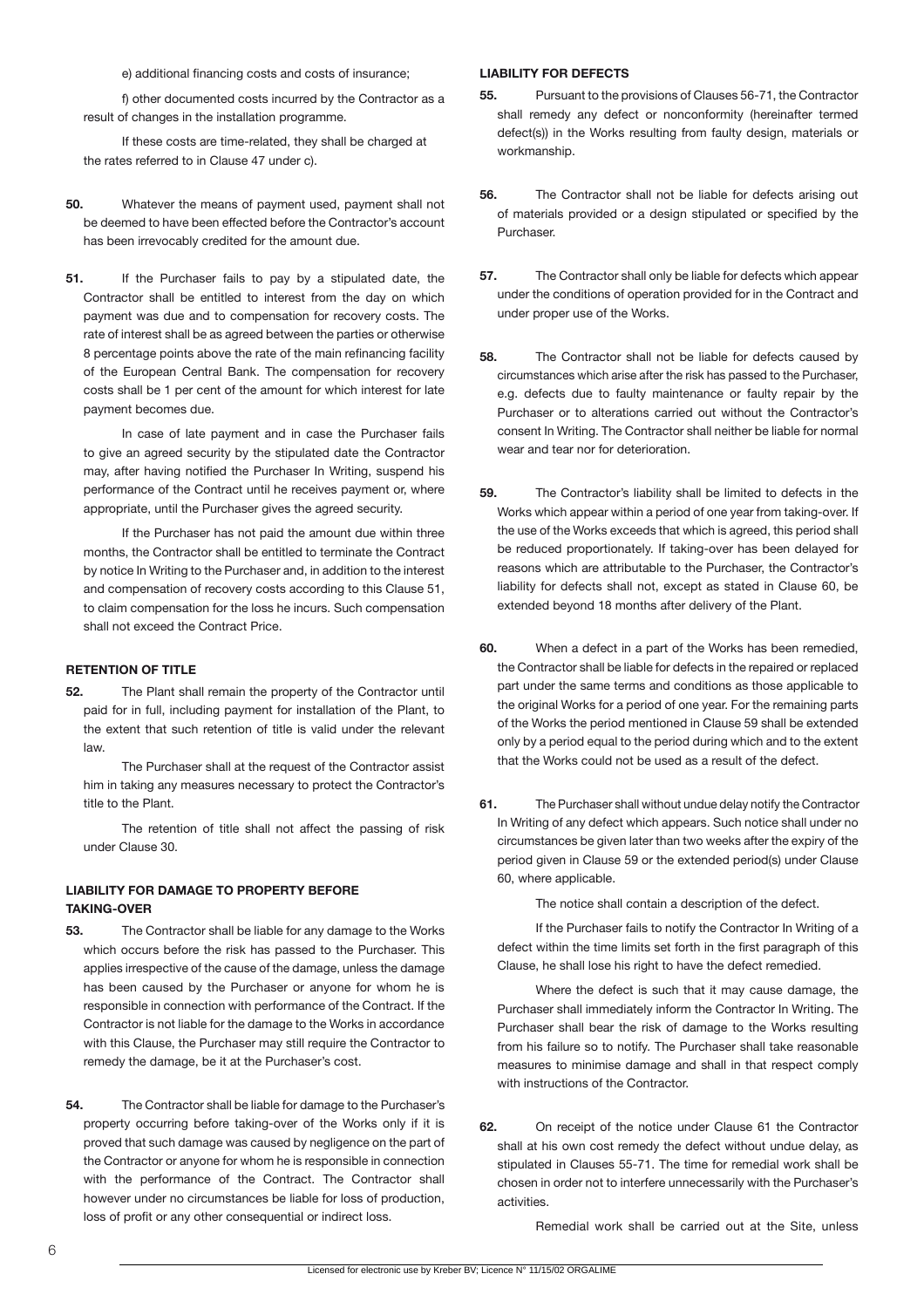the Contractor deems it more appropriate, having regard to the interests of both parties, that the defective part or the Plant is sent to him or a destination specified by him.

 Where remedial work is carried out at the Site, Clauses 14- 17 and 54 shall apply correspondingly.

If the defect can be remedied by replacement or repair of a defective part and if dismantling and re-installation of the part do not require special knowledge, the Contractor may demand that the defective part is sent to him or a destination specified by him. In such case the Contractor shall have fulfilled his obligations in respect of the defect when he delivers a duly repaired part or a part in replacement to the Purchaser.

- **63.** The Purchaser shall at his own expense provide access to the Works and arrange for any intervention in equipment other than the Works, to the extent that this is necessary to remedy the defect.
- **64.** Unless otherwise agreed, necessary transport of the Plant or parts thereof to and from the Contractor in connection with the remedying of defects for which the Contractor is liable shall be at the risk and expense of the Contractor. The Purchaser shall follow the Contractor's instructions regarding such transport.
- **65.** Unless otherwise agreed, the Purchaser shall bear any additional costs which the Contractor incurs for remedying the defect caused by the Works being located in a place other than the Site.
- **66.** Defective parts which have been replaced shall be made available to the Contractor and shall be his property.
- **67.** If the Purchaser has given such notice as mentioned in Clause 61 and no defect is found for which the Contractor is liable, the Contractor shall be entitled to compensation for the costs he incurs as a result of the notice.
- **68.** If the Contractor does not fulfil his obligations under Clause 62, the Purchaser may by notice In Writing fix a final reasonable period for fulfilment of the Contractor's obligations, which shall not be less than one week.

If the Contractor fails to fulfil his obligations within such final period, the Purchaser may himself undertake or employ a third party to undertake necessary repair work at the risk and expense of the Contractor.

 Where successful repair work has been undertaken by the Purchaser or a third party, reimbursement by the Contractor of reasonable costs incurred by the Purchaser shall be in full settlement of the Contractor's liabilities for the said defect.

**69.** Where the defect has not been successfully remedied, as stipulated under Clause 68:

a) the Purchaser shall be entitled to a reduction of the Contract Price in proportion to the reduced value of the Works, provided that under no circumstances shall such reduction exceed 15 per cent of the Contract Price, or, where the defect

is so substantial as to significantly deprive the Purchaser of the benefit of the Contract as regards the Works or a substantial part of it,

b) the Purchaser may terminate the Contract by notice In Writing to the Contractor in respect of such part of the Works as cannot in consequence of the defect be used as intended by the parties. The Purchaser shall then be entitled to compensation for his loss, costs and damages up to a maximum of 15 per cent of that part of the Contract Price which is attributable to the part of the Works in respect of which the Contract is terminated.

- **70.** Notwithstanding the provisions of Clauses 55-69 the Contractor shall not be liable for defects in any part of the Works for more than one year from the end of the liability period referred to in Clause 59 or from the end of any other liability period agreed upon by the parties.
- **71.** Save as stipulated in Clauses 55-70, the Contractor shall not be liable for defects. This applies to any loss the defect may cause, including loss of production, loss of profit and other indirect loss. This limitation of the Contractor's liability shall not apply if he has been guilty of Gross Negligence.

# **ALLOCATION OF LIABILITY FOR DAMAGE CAUSED BY THE WORKS**

**72.** The Contractor shall not be liable for any damage to property caused by the Works after taking-over and whilst the Works are in the possession of the Purchaser. Nor shall the Contractor be liable for any damage to products manufactured by the Purchaser or to products of which the Purchaser's products form a part.

If the Contractor incurs liability towards any third party for such damage to property as described in the preceding paragraph, the Purchaser shall indemnify, defend and hold the Contractor harmless.

If a claim for damage as described in this Clause is lodged by a third party against one of the parties, the latter party shall forthwith inform the other party thereof In Writing.

 The Contractor and the Purchaser shall be mutually obliged to let themselves be summoned to the court or arbitral tribunal examining claims for damages lodged against one of them on the basis of damage allegedly caused by the Works. The liability between the Contractor and the Purchaser shall however be settled in accordance with Clause 78.

 The limitation of the Contractor's liability in the first paragraph of this Clause shall not apply where the Contractor has been guilty of Gross Negligence.

### **FORCE MAJEURE**

**73.** Either party shall be entitled to suspend performance of his obligations under the Contract to the extent that such performance is impeded or made unreasonably onerous by Force Majeure, meaning any of the following circumstances: industrial disputes and any other circumstance beyond the control of the parties, such as fire, war, extensive military mobilization, insurrection, requisition, seizure, embargo, restrictions in the use of power,